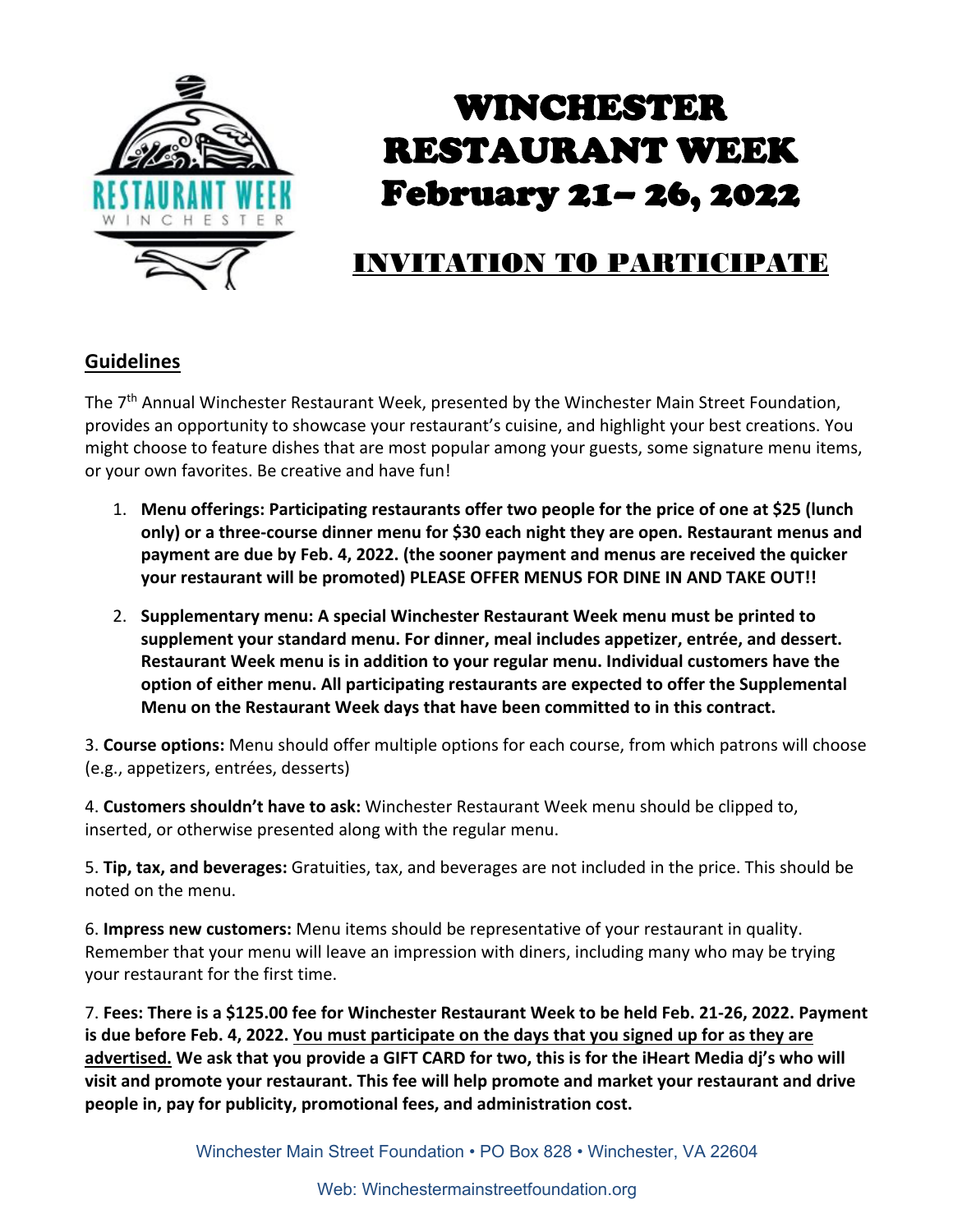#### **Feb. 21-26 2022 (Please check off the days you will participate)**

Mon Tues Wed Thurs Fri Sat

8. **Promotion commitment:** Participating restaurants agree to incorporate restaurant week logo and/or promotional copy in their regular promotional activities (mailing lists, on-site display, card inside menu, advertisements), as well as provide a link to the Winchester Restaurant Week website: *winchesterrestaurantweek.com* 

9. **Use of names and logo:** Restaurant permits the use of its logo, name, and chef's name in connection with promotion of Winchester Restaurant Week. \_\_\_\_\_(initial)

10. **Relationship of the parties:** Parties are independent contractors and nothing contained herein or done pursuant to this promotion shall be construed to imply the existence of a partnership, joint venture, principal and agent, or employer and employee relationship between the parties. Participants who receive consistent complaints from clients, may not be asked to participate again. Example, lack of sufficient food. (This is not a tasting event.)

12**. Limitation of Liability:** The failure of either party to perform any obligation otherwise due as a result of governmental action, laws, orders or requests, or as a result of events, such as war, acts of public enemies, strikes or other labor disturbances, fires, floods, acts of God or any causes of like or different kind beyond the reasonable control of that party is excused. In no event will either party be liable for any indirect, incidental, consequential, exemplary, punitive, or special damages or loss of data, revenue, profit, or savings of any party, including third parties, arising out of or related to this agreement, even if such party has been advised of the possibility of such damages. The total aggregate liability of either party for all claims arising in contract, equity or otherwise (including, without limitation, breach of warranty, negligence and strict liability in tort) arising out of or related to this agreement will not exceed any amounts paid to Winchester Main Street Foundation under this agreement.

13. **Entire Agreement:** This Agreement constitutes the entire and exclusive agreement between the parties regarding the subject matter hereof, and supersedes all prior or contemporaneous oral or written agreements and understandings. This Agreement may not be modified in whole or in part except in a writing signed by a duly authorized representative of both parties. (Initial)

| <b>Restaurant Name:</b>   |             |                                                                       |      |
|---------------------------|-------------|-----------------------------------------------------------------------|------|
|                           |             |                                                                       |      |
|                           |             |                                                                       |      |
| <b>Contact Person:</b>    |             |                                                                       |      |
| Website URL: Website URL: |             |                                                                       |      |
| Owner / Manager Signature | <b>Date</b> | <b>WMSF Signature</b>                                                 | Date |
|                           |             | Winchester Main Street Foundation • PO Box 828 • Winchester, VA 22604 |      |